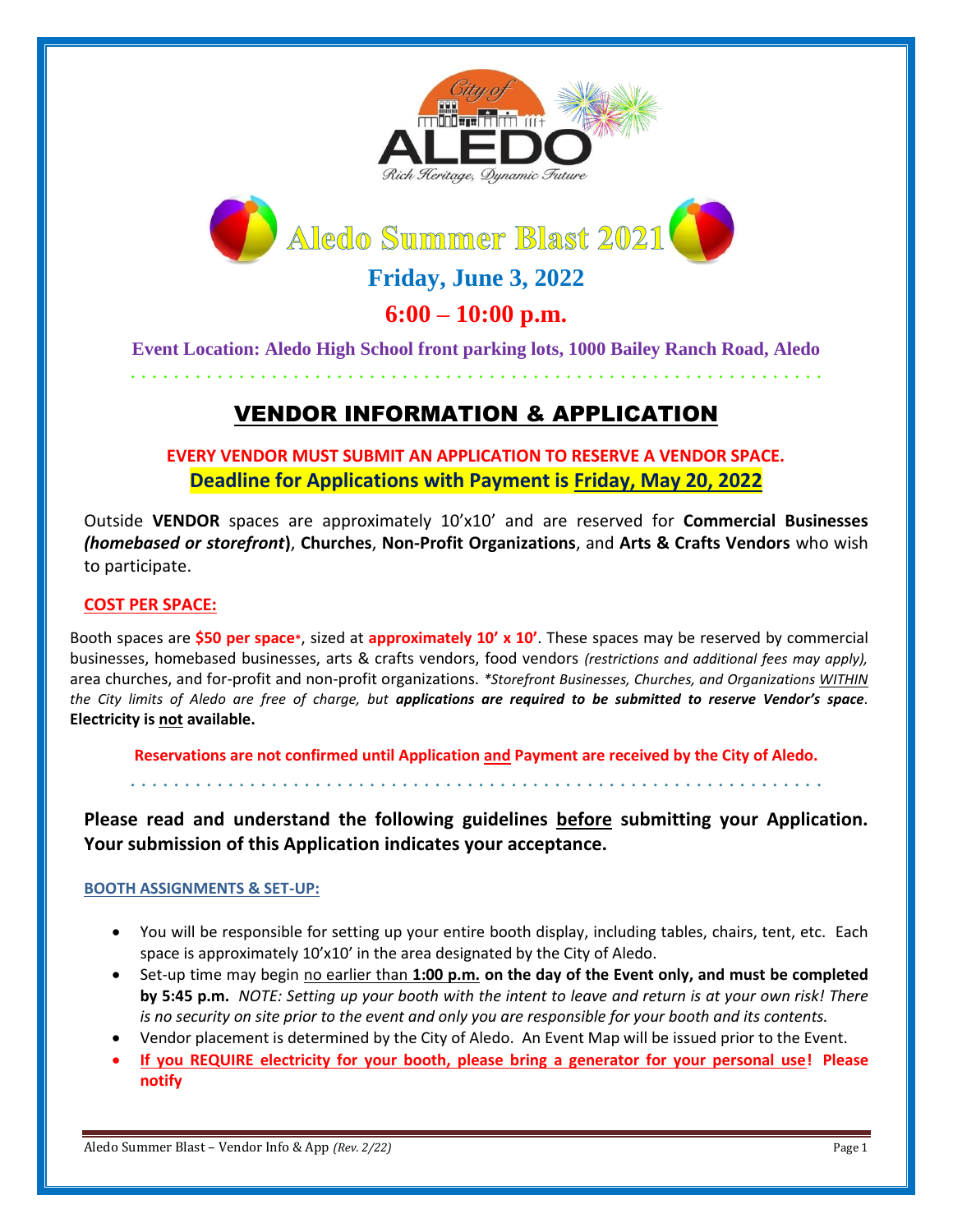#### **FOOD SALES/SAMPLES:**

If you plan to give away or sell any food items that are not commercially produced and/or individually sealed at another location (not on-site), please contact City Hall to get the Health Inspection guidelines prior to your commitment to this Event. The Health Inspector does attend our events to conduct inspections, and he will require each vendor to either be in compliance with the Health Code or cease sale of goods.

Though you are not required to file a Health Permit with Parker County, you may be required to do so with the City of Aledo. The cost per City of Aledo Health Permit is \$50 per event, or \$150 per year. Please contact Director of Parks & Events, Erica Haney, at City Hall to inquire as to whether your booth sales require a Health Permit for this event.

#### **WEATHER:**

- **The weather is always a factor.** Please prepare yourself and your booth for seasonal conditions. Your participation on the day of the event is ultimately your decision, but no refunds will be issued for noshows. No exceptions.
- Though weather conditions may impede certain scheduled attractions, the event will continue as planned unless officially cancelled in its entirety by the Mayor of Aledo.
- **Any announcements or notifications of cancellation will be posted on our "Discover Aledo" Facebook Page ONLY** at **www.facebook.com/discoveraledo.** No personal announcements or emails should be expected.

#### **COURTESY & CLEAN-UP:**

- We will require that you be respectful of the Event grounds and property. This includes safe and proper care of your booth: keeping it free from debris and trash during operation, break-down, and upon your departure. Violation may hinder your participation for future events.
- This is a family-oriented event; please be polite and considerate of others. Slanderous comments to or about others, discourteous behavior, foul language, etc., will not be tolerated. Violators risk immediate dismissal and forfeiture of booth fees.
- Your participation in this event is **strictly voluntary**.
	- o If you are displeased with any of its aspects *before* the event, please discuss your concerns with the Community Event Planner for resolution. You have the option to cancel up to two weeks prior to the event for a full refund of your Booth Fee.
	- o If you are displeased *during* the event, please voice your concerns to the Community Event Planner, either in person or via her cell phone if she is not on-site. If you are unhappy about something relating to the event, please do not spread your negativity to other vendors; it is not productive to them, your patrons, or yourself.
	- o If you are displeased *after* the event, you may voice your concerns on the Event Survey you will be receiving via email following the Event, or you may contact the Community Event Planner directly.

#### **CONTACT:**

- The primary form of contact regarding this Event is via Email. If you don't have access to a valid email account, please check that box on the Application and provide us with an accurate mailing address.
- Though we make all efforts to be as efficient as possible, it is ultimately your responsibility to contact the City's Parks Director if you have questions, concerns, or missing information regarding the Event.